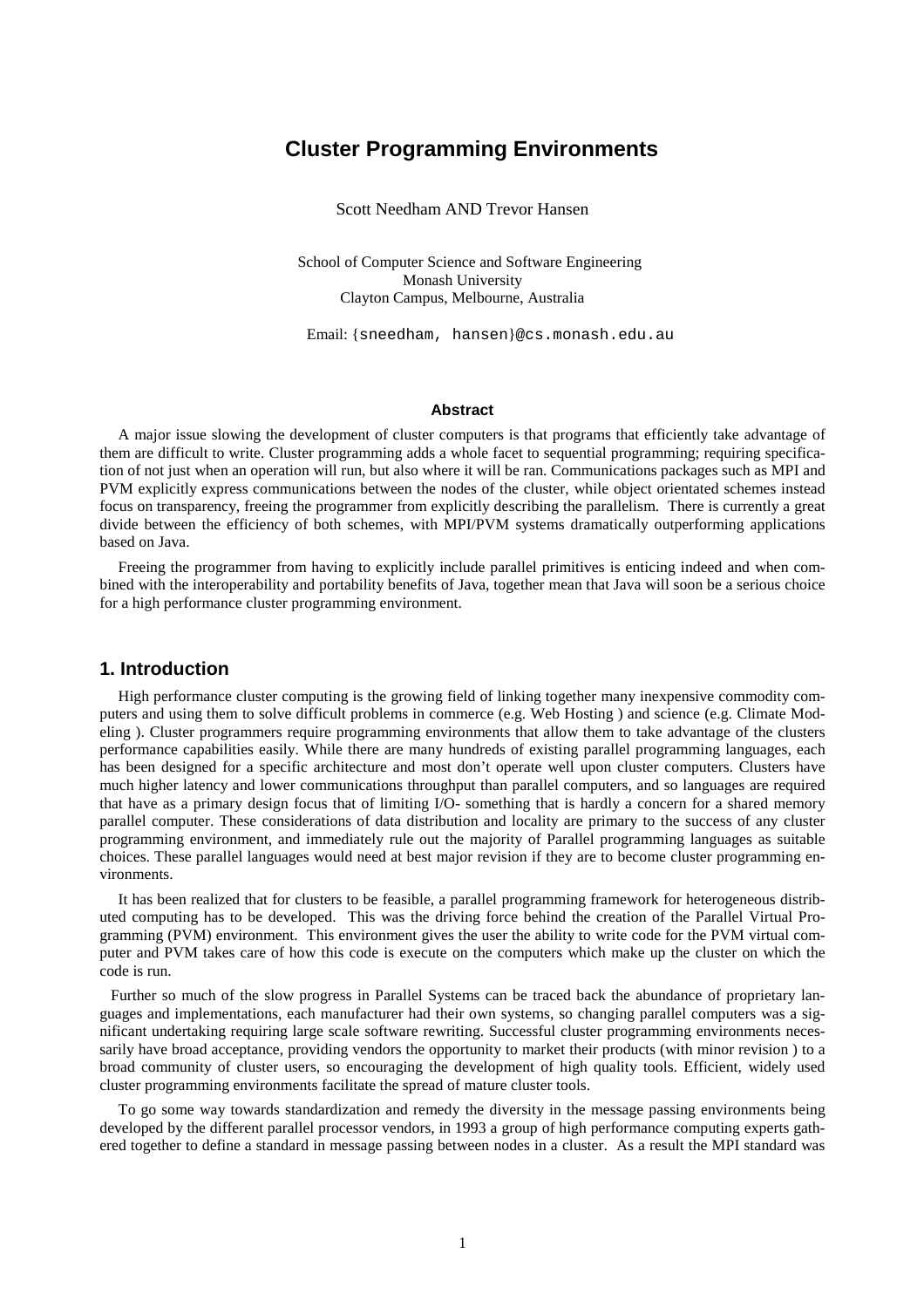created which gave the vendors a portable, high performance cluster-programming environment. The MPI API provided a huge number of standard message passing functions, far in excess of any of the existing systems.

 Directly programming inter-node communication with sockets is the equivalent of writing sequential programs in assembly code, cluster computing experience and software engineering generally, have shown that efficient program development requires languages that are at a high a level as possible (until performance mandates lower level control). Explicitly programming inter-node communication produces code that while fast, is unreliable and expensive to maintain (like assembly code). But even though the current crop of Java environments require limited code modification (really only the usage of a different compiler) they regrettably perform around 4 times worse for scientific problem solving [6] than a similar FORTRAN application.

The load on each cluster will vary during program execution, as tasks complete and the computation shifts. The programmer is left with the choice of either distributing computation haphazardly, producing poorly-performing programs, or spending more development time including load-balancing code in the application. Several cluster programming languages automate this, including progress migration capabilities , and other load balancing strategies besides those provided by the management system.

A good cluster programming environment is hardly enough to ensure the wide adoption of cluster computers generally, simultaneous increases in network speed, and the development of more advanced cluster monitoring and operating systems are also necessary to continue the growth in cluster based computing.

| <b>Name</b> | <b>Description</b>                                                                                                                                                                                                                                     | <b>Remarks</b>                                                                                         | <b>URL</b>                               |
|-------------|--------------------------------------------------------------------------------------------------------------------------------------------------------------------------------------------------------------------------------------------------------|--------------------------------------------------------------------------------------------------------|------------------------------------------|
| Arjuna      | An object-oriented system that implicitly<br>handles the majority of the work usually<br>associated with developing parallel ap-<br>plications. Applications operate using a<br>client-server model and can execute in<br>a heterogeneous environment. | No.<br>longer<br>under<br>de-<br>velopment.                                                            | http://arjuna.ncl.ac.uk/Arjuna/index.htn |
| <b>CILK</b> | Inclusion of some extra primitives in the<br>language. An Algorithmic multi-<br>C<br>threaded language Runtime system has<br>the responsibility of scheduling the<br>computations.                                                                     | Down<br>scal-<br>able-<br>runs<br>single<br><b>on</b><br>process<br>systems<br>without<br>modification | http://supertech.lcs.mit.edu/cilk/       |
| <b>HORB</b> | Injects a few commands into Java to<br>enable objects to be spread across a<br>heterogeneous cluster.                                                                                                                                                  | 100% Java<br>(interoper-<br>able), Open<br>source,                                                     | http://horb.etl.go.jp/horb/doc/index     |
| <b>CVM</b>  | Coherent Virtual Machine, automatically<br>distributed<br>balancing,<br>shared<br>load<br>memory, C++ source code freely avail-<br>able.                                                                                                               | longer<br>No.<br>under<br>de-<br>velopment                                                             | http://www.cs.umd.edu/projects/cvm/      |
| <b>GLU</b>  | Granular Lucid Toolkit, features auto-<br>matic load balancing, target-specific<br>executables,                                                                                                                                                        | longer<br>No<br>de-<br>being<br>veloped                                                                | http://www2.csl.sri.com/glu/html/paper   |
| Linda       | language-independent<br>Tuple<br>based                                                                                                                                                                                                                 | Great idea.                                                                                            | http://www.cs.egr.edu/linda-group/inde   |

# **2. Works in this area**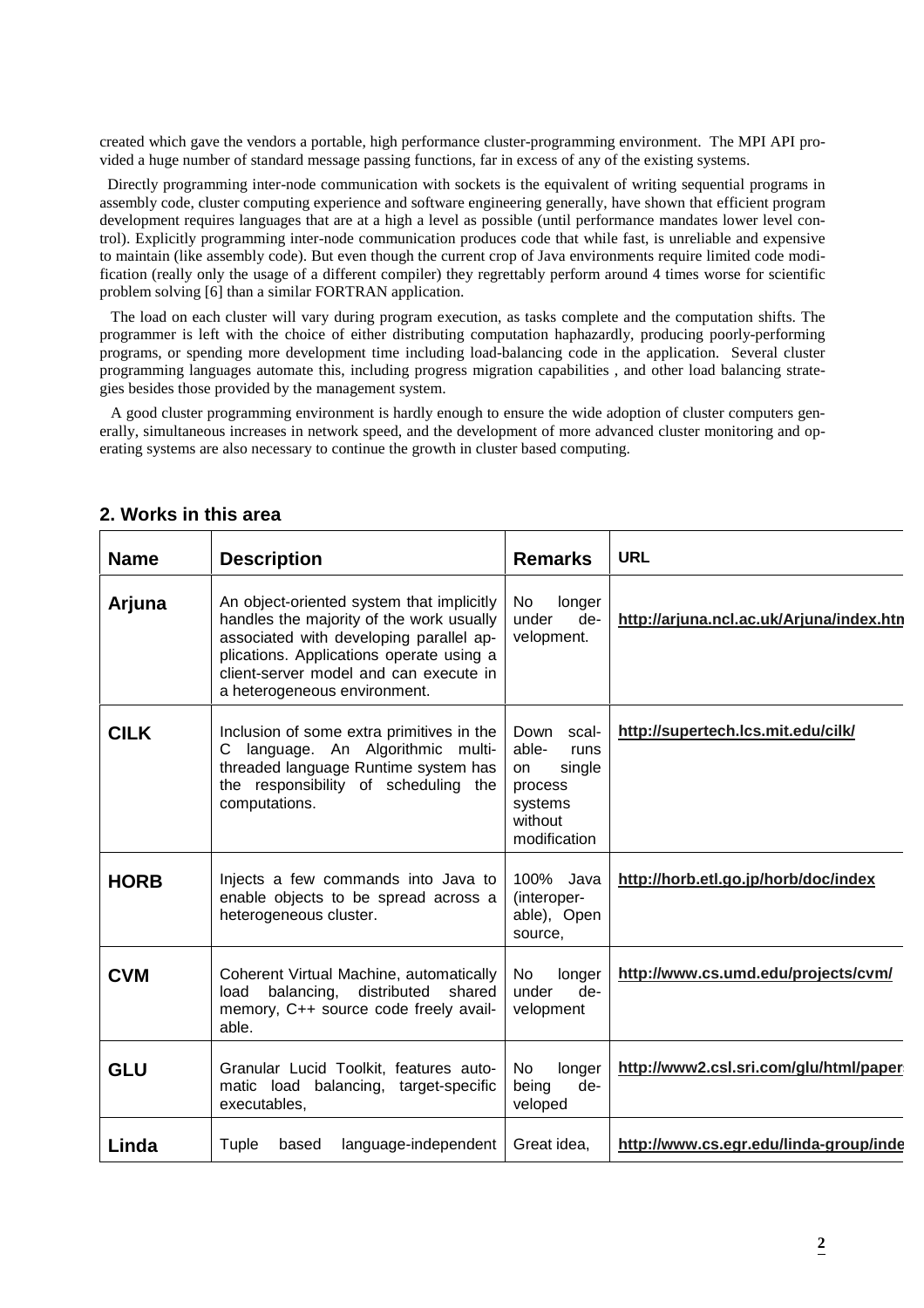|                  | primitives that are inserted into the host<br>language                                                                                    |                                                                              |                                       |
|------------------|-------------------------------------------------------------------------------------------------------------------------------------------|------------------------------------------------------------------------------|---------------------------------------|
| <b>MPI</b>       | A message passing interface, generally<br>language independent even though<br>bindings are included in the standard for<br>C and FORTRAN  | One of the<br>most popu-<br>libraries<br>lar<br>cluster<br>for<br>computing. | http://www-unix.mcs.anl.gov/mpi/index |
| <b>CHARM</b>     | Extra primitives are included into C.                                                                                                     | like<br><b>Looks</b><br>Joyce,<br>but<br>like CILK too                       | http://charm.cs.uiuc.edu/             |
| $PC++$           | C++ extensions that permit member<br>functions to run on all objects simulta-<br>neously. A preprocessor transforms<br>pC++ code into C++ | Straight for-<br>ward addi-<br>tion to $C++$                                 | http://www.extreme.indiana.edu/sage/  |
| <b>JavaParty</b> | Transparently adds remote objects to<br>Java, a preprocessor produces straight<br>Java code [10]                                          | Much faster<br>RMI.<br>than<br>hassle<br>less<br>sock-<br>than<br>ets.       | http://wwwipd.ira.uka.de/JavaParty/   |
| <b>PVM</b>       | permits a heterogeneous collection of<br>machines to be joined together to pro-<br>duce a Parallel Virtual Machine.                       | Trade some<br>speed<br>for<br>the<br>virtual<br>machine<br>ideal.            | http://www.epm.ornl.gov/pvm/pvm hor   |

# **3. PVM**

The development of PVM started in the summer of 1989 when Vaidy Sunderam, a professor at Emory University, visited Oak Ridge National Laboratory to do research with Al Geist on heterogeneous distributed computing. They needed a framework to explore this new area and so developed the concept of Parallel Virtual Machine. PVM is a software package that permits a heterogeneous collection of machines, from laptops running Windows 95/NT to multiprocessor supercomputers running Unix, to be hooked together in a network and be used as a single large parallel computer. The overall objective of the PVM system is to enable a collection of such computers to be used cooperatively for concurrent or parallel computation. So giving the user the power of a super computer via the linking of a number of computers which is only limited by the quantity accessible by high speed LAN connections and the world wide web. Hundreds of sites around the world are using PVM to solve important scientific, industrial, and medical problems. With tens of thousands of users, PVM has become the de facto standard for distributed computing worldwide.

The principles upon which PVM is based include the following:

• User-configured host pool: The application's computational tasks execute on a set of machines that are selected by the user for a given run of the PVM program. Machines can be added or deleted during operation.

• Translucent access to hardware: We can take advantage of the capabilities of certain machines in the pool by using then for specific tasks, or the hardware environment can be viewed as a collection of equal virtual processing elements.

• Process-based computation: The task is PVM's unit of parallelism and is an independent sequential thread of control, which partakes in both communication and computation.

• Explicit message-passing model: This collection of tasks cooperate by explicitly sending and receiving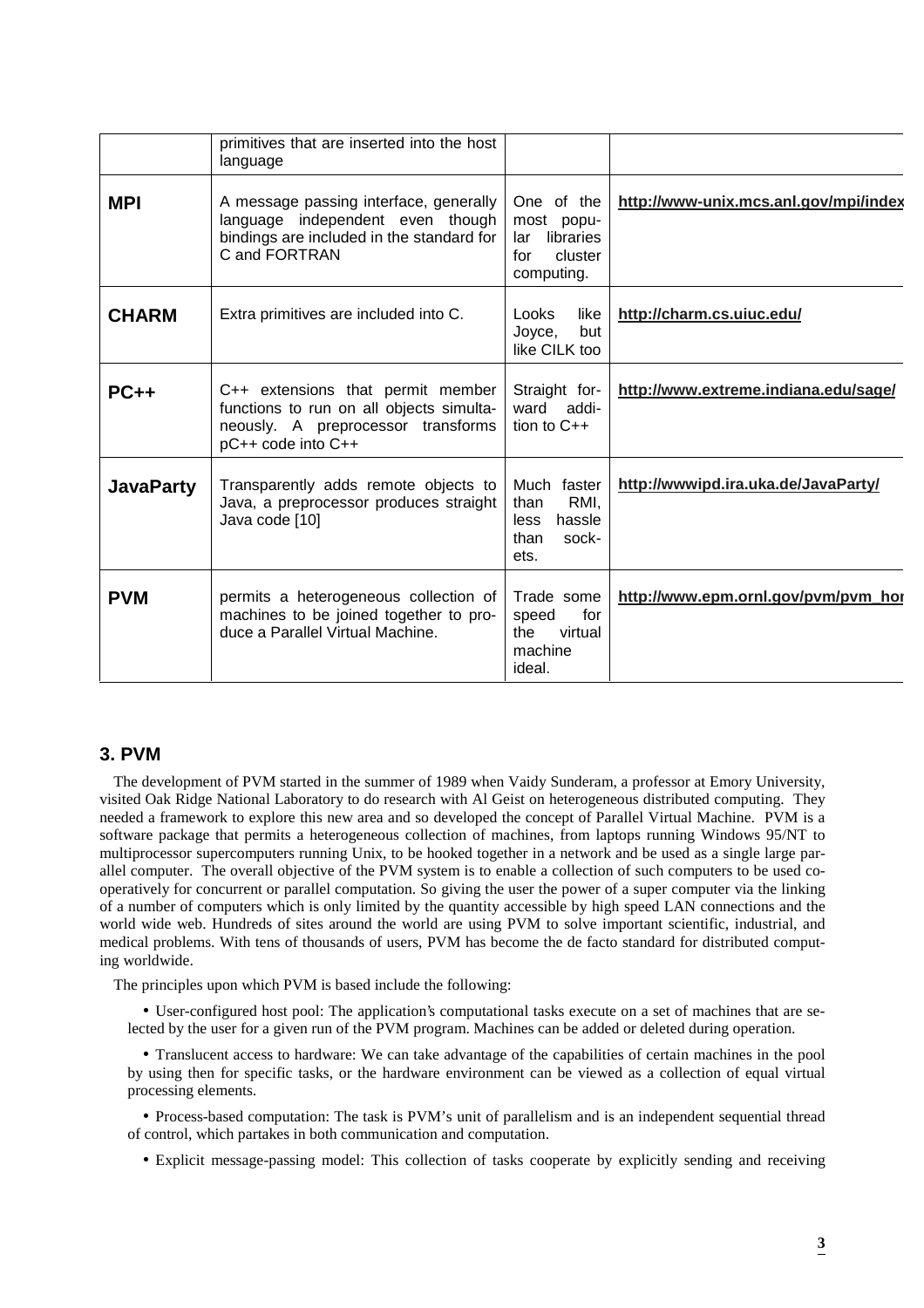messages to one another. There is no language dependant restriction on the size of any message.

• Heterogeneity support: The PVM system supports heterogeneity in terms of machines, networks, and applications. With regard to message passing, PVM permits messages containing more than one datatype to be exchanged between machines having different data representations.

• Multiprocessor support: PVM uses the native message-passing facilities on multiprocessors to take advantage of the underlying hardware.

The PVM system is composed of two parts. The first part is a daemon, which resides on all the computers making up the virtual machine. It is often referred to as pvmd and is designed so any user can install this daemon on a machine. A virtual machine can be created by starting up PVM, after which PVM programs can be executed. Each user has the capability to execute several PVM applications simultaneously.



(a) PVM Computation Model

The second part of the system is a library of PVM interface routines, consisting of a repertoire of primitives that are needed for cooperation between tasks of an application. The library provides routines for message passing, spawning processes, coordinating tasks, and modifying the virtual machine.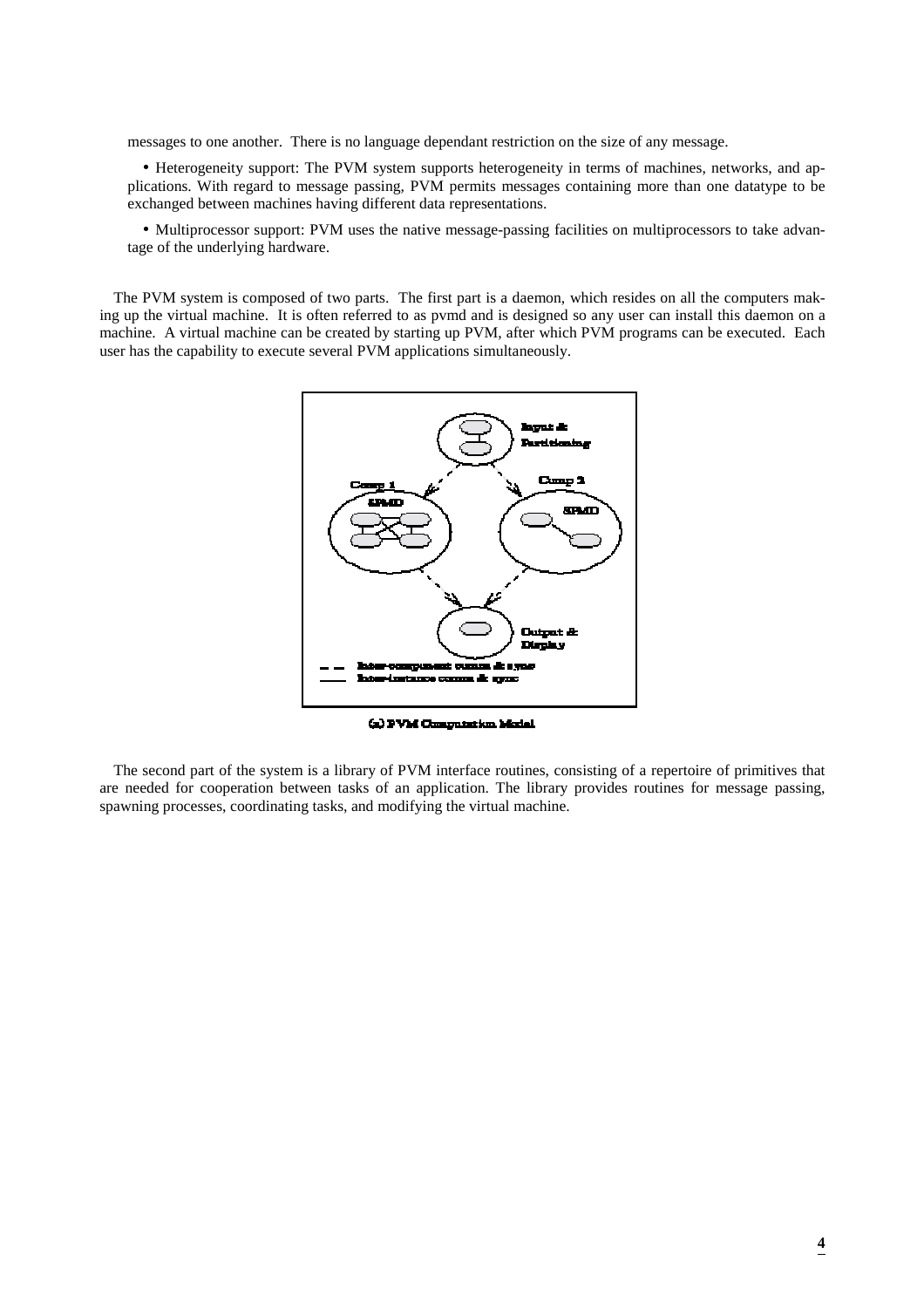

(b) FVM Architectural Overview

With PVM being the leader in the rapidly growing area of heterogeneous distributed computing it's not surprising that we have seen a flood of PVM extensions and tools aimed at improving the capabilities and power of the PVM environment. Below we will discuss some of the more prominent examples:

## **XPVM**

XPVM provides a graphical interface to the PVM console commands and information, along with several animated views to monitor the execution of PVM programs. These views can be used to assist in debugging and performance tuning by providing information about the interactions among tasks in a parallel PVM program, as well as information on machine usage. If we have compiled a PVM program to capture tracing information at run-time, any task spawned from XPVM will return trace event information for analysis in real time or for post-mortem playback from saved trace files.

#### **CPPVM & PVM++**

CPPvm is an extension of PVM that allows processes to pass C++ objects to each other. CPPvm has some standard message passing classes, which provide functions necessary to write cluster programs, although for more sophisticated problems user defined message passing classes must be development.

For a C++ extension of PVM to become successful the wide spread acceptance of such a language would be required. Then we might see the emergence of a standard message passing template library for cluster programming applications. Even standard parallel sorting, searching, etc classes giving the user a far more powerful environment allowing for rapid prototyping. PVM++ is another C++-library for PVM also focused on combing  $C_{++}$  into the PVM environment.

#### **jPVM & JPVM**

jPVM extends the capabilities of PVM to the world of Java<sup>TM</sup>, Sun Microsystems Inc.'s architecture-independent programming language for the Internet. jPVM allows Java applications and applets as well as existing C, C++, and Fortran applications to communicate with one another using the PVM API. This means that Java programs can be built to interface to existing C, C++, and Fortran programs and use PVM to ship data from those programs to the Java interface. Or you could use this as a communications package as you transfer applications from C or C++ to Java.

jPVM is not an implementation of PVM written in Java TM. There is a package called JPVM, that is a 'PVM-like library of object classes' for parallel programming in JavaTM.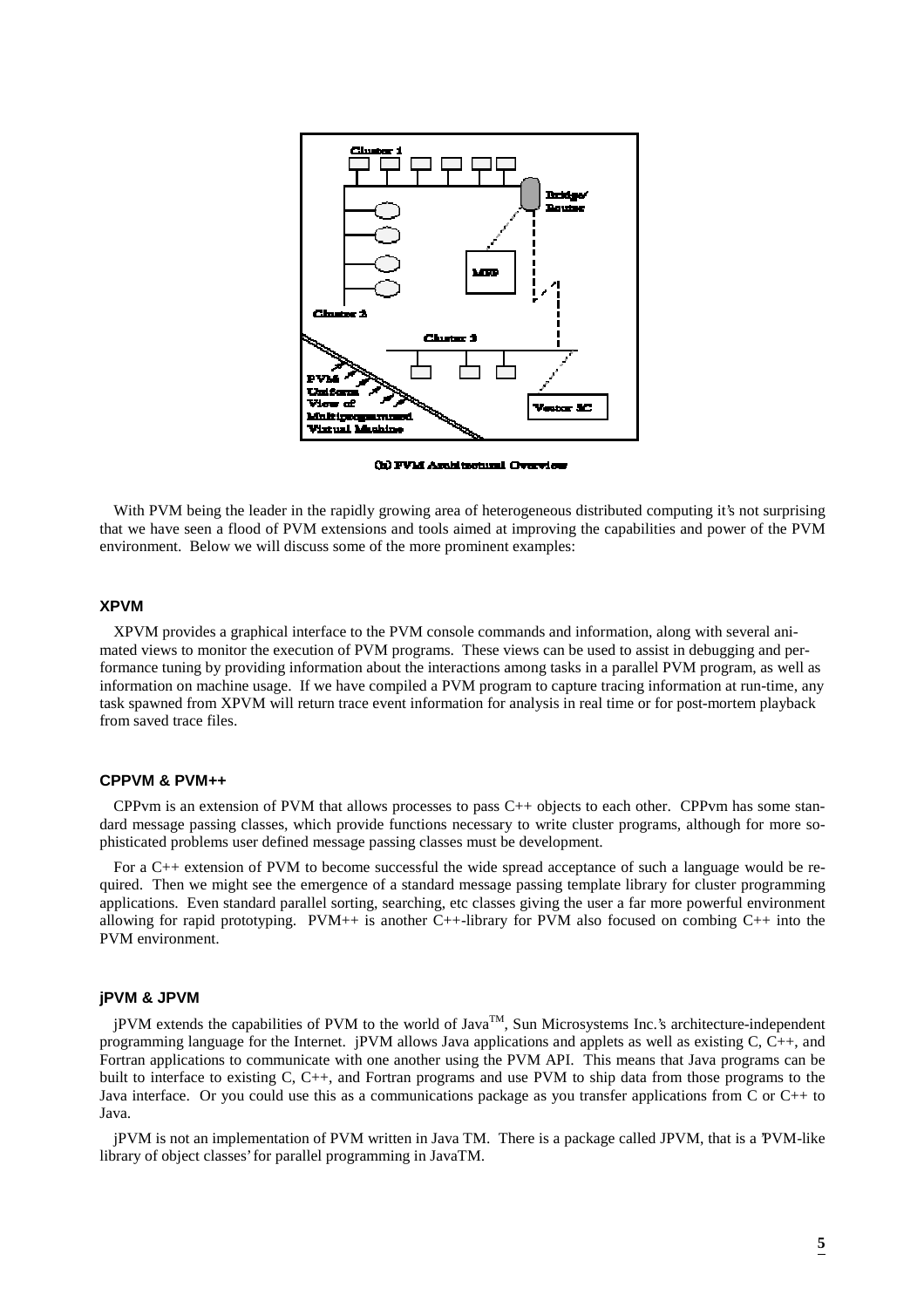### **Some Other Extensions of PVM...**

• Parallel plug-in interface that allows users or applications to dynamically customize, adapt, and extend the environments features.

• There are a huge number of extensions of PVM that provide a more powerful application of the PVM concept. Here we will list just a few.

- PVM Toolbox for Matlab: Javier Baldomero has created a toolkit for calling PVM from Matlab.
- Perl-PVM, Pypvm: Perl and Python extensions for PVM.
- HP-PVM, Compaq-PVM: Fast commercial versions of PVM.

## **HARNESS**

Looking to the future, Harness builds on the concept of the Distributed Virtual Programming environment, but fundamentally recreates this idea and explores dynamic capabilities beyond what PVM can supply. The Harness project is focused on developing three key capabilities within the framework of a heterogeneous distributed computing environment,

• Parallel plug-in interface that allows users or applications to dynamically customize, adapt, and extend the environments features.

• Distributed peer-to-peer control that prevents single point of failure (in contrast to typical client/server control schemes). Greatly enhances the fault tolerance that is available to large, long running simulations.

• Multiple distributed virtual machines that can collaborate, merge, or split. This feature provides a framework for collaborative simulations.

# **4. MPI**

In contrast to the PVM API, which sprang from and continues to evolve inside a research project, the MPI was specified by a committee of about 40 high performance computing experts from research and industry in a series of meetings in 1993-1994. MPI was designed to do away with the growing number of machine dependant message-passing APIs being designed by the Massively Parallel Processor (MPP) vendors. MPI is intended to be a standard message-passing specification that each MPP vendor would implement on their system, making it possible to write portable parallel applications. MPP vendors need to be able to deliver high performance which thus became a focus in the design of the MPI API. This would be essential if MPP vendors were to accept the end product and in fact the API became standard in practice. Given this design focus, MPI is expected to always be faster than PVM on MPP hosts. MPI-1 contains the following main features:

- A large set of point-to-point communication routines (richer than any other).
- A large set of collective communication routines for communication among groups of processes.
- A communication context that provides support for the design of safe parallel software libraries.
- The ability to specify communication topologies.
- The ability to create derived datatypes that describe messages of noncontiguous data.

• Because of portability issues across a network of in 1995 the MPI committee began meeting to design the MPI-2 which was enhanced to include:

- MPI SPAWN functions to start both MPI and non-MPI processes.
- One-sided communication functions such as put and get.
- Non-blocking collective communication functions.
- Language bindings for C++.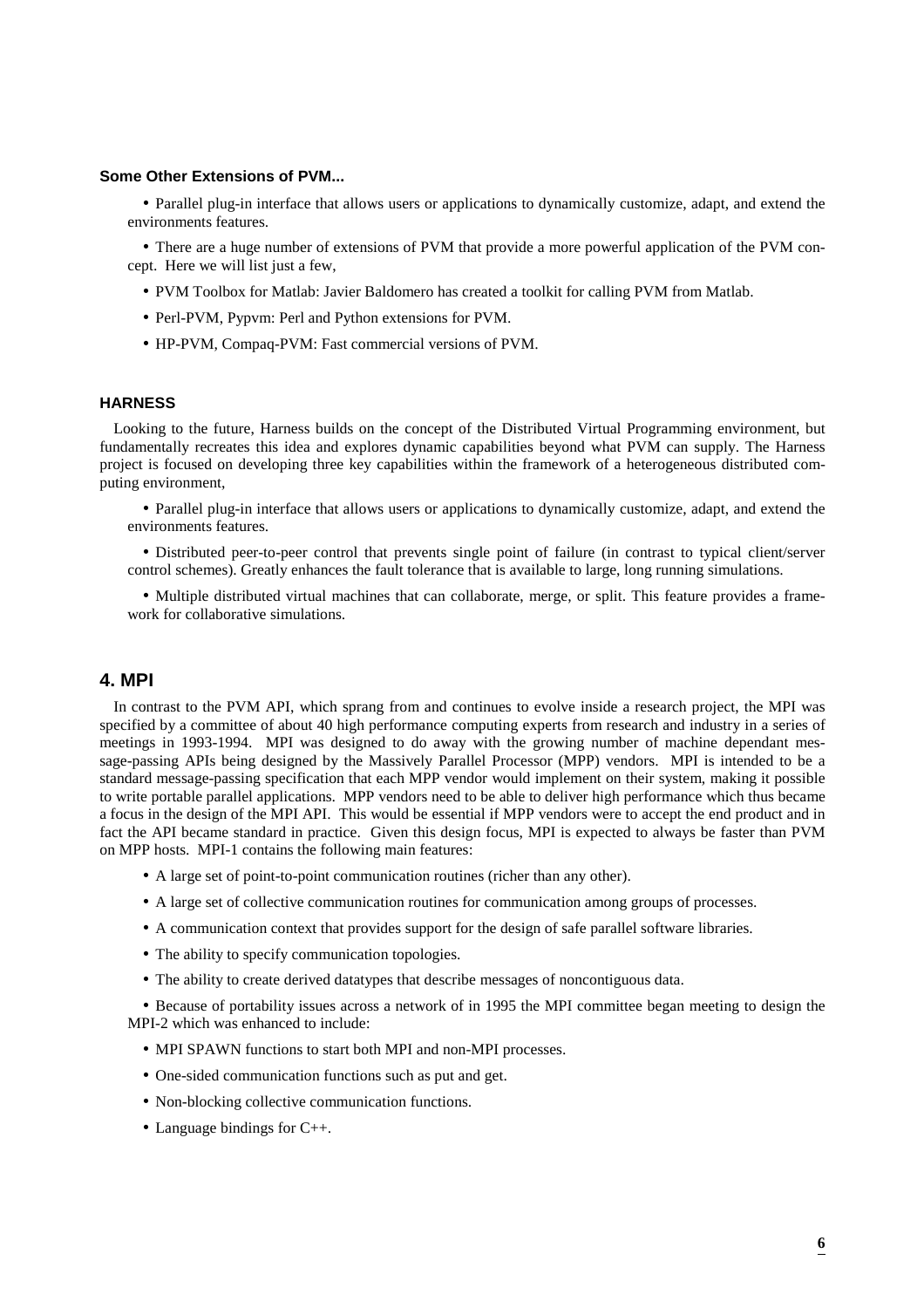#### **Some Differences Between MPI and PVM**

PVM fully implements process control, that is the ability to start and stop tasks, to find out which tasks are running, and possibly where they are running. On the other hand MPI-1 has no method to start a parallel program, MPI-2 is being designed to handle these problems [7].

PVM's inherently dynamic nature gives it the power to do resource management. Computing resources, or "hosts", can be added or deleted at will, either from a system "console" or even from within the user's application. MPI lacks such dynamics and is, in fact, specifically designed to be static in nature to improve performance.

In MPI a group of tasks can be arranged in a specific logical interconnection topology. The topology with which the tasks communicate within should then be mapped to the underlying physical network topology resulting increased speed for message transfers. PVM does not support such an abstraction.

PVM has supports a basic fault notification scheme which is under the control of the user. Tasks can register with PVM to be "notified" when the status of the virtual machine changes. This notification comes in the form of special event messages that contain information about the particular event. The current MPI standard does not include any mechanisms for fault tolerance, although MPI-2 is being designed to incorporate fault tolerance similar to that of PVMs.

One of the major differences between the two environments is the MPI communicator. The communicator can be thought of as a binding of a communication context to a group of processes. Having a communication context allows library packages written in message passing systems to protect or mark their messages so that they are not received by the user's code.

### **PVMPI**

At University of Tennessee and Oak Ridge National Laboratory an investigation has recently begun looking at the possibility of combining the features of both MPI and PVM to create PVMPI. This will result in an environment with virtual machine features of PVM and the advanced message passing features of MPI. The enhanced environment will now include PVM's access to virtual machine resource control and fault tolerance and would use PVM's network communication to transfer data between different vendor's MPI implementations allowing them to interoperate within the larger virtual machine.

# **5.HORB**

HORB is a Java based distributed object system, an ORB (Object Request Broker) that enables object oriented computing; it can even be ran across clusters or distributed networks that aren't necessarily running the same Operating System. Methods are called via proxy objects which contain program stubs that make requests to the ORB for methods to be called up the actual object. Java is a multi-threaded single processor language but it can only be ran on a single machine, HORB allows us to spread the execution over many different machines and many types of machines.

An Object Request Broker is a layer that manages requests that are made to objects that are not located on the current computer, other ORBs besides HORB exist the most noteworthy being DCOM, and the OMG's CORBA. These are both general ORBs while HORB is specifically designed for Java

Due to HORB's implementation being 100% Java, and it being a primary design consideration of Java to achieve interoperability. HORB has the advantage over other Cluster programming environments that the cluster need not even be running the same Operating System. The Java programs ran on the cluster do not even need to be recompiled when used on a heterogeneous cluster- a great advantage when varied computers comprise the cluster. Many programming environments offer source level interoperability, but binary level interoperability is one of the great advantages of HORB and other Java based cluster programming environments. The Java basis is another strong advantage it is enough to remember the lists of computers that other Cluster Programming Environments support- Linux, Solaris, AIX,. But since HORB is Java based it doesn't require a port, just a virtual machine!.

It can't be stated enough the advantages of HORB and similar ORB schemes, they take normal Java code and enable it to be parallelised across a cluster with at most trivial changes to the source code. Admittedly a strong C-FORTRAN implementation will easily outperform a Java-HORB one ( see bellow for examples) but just as today it takes an expert assembly programmer to outperform a C-compiler, soon the day will come when only with great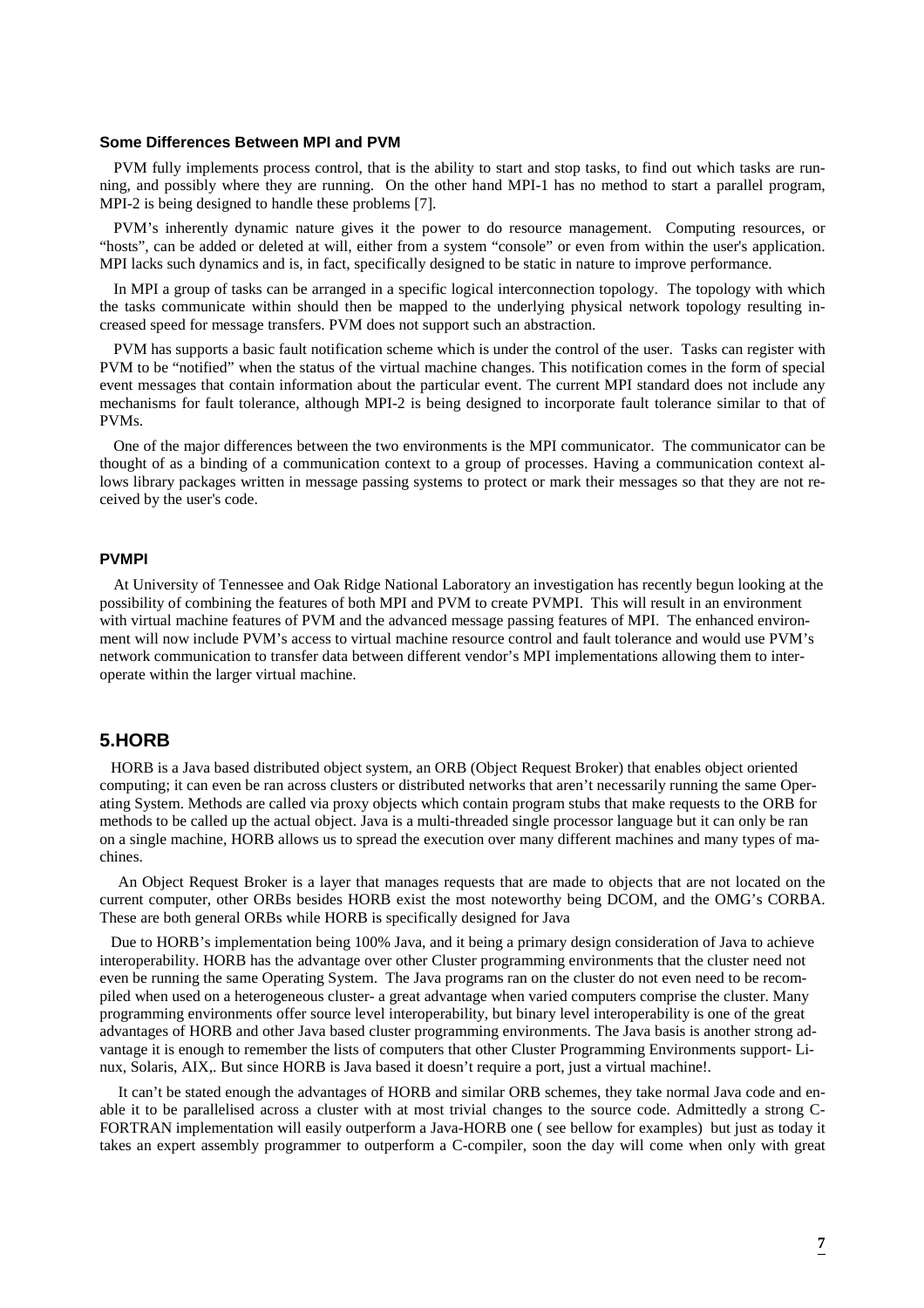care a C-FORTRAN will outperform an automatically generated ORB system.

HORB consists of the HORBC compiler which uses a non-modified javac compiler as the back-end, and can compile unmodified Java programs into distributed objects. The HORB server which is the object request broker, and the HORB class library. It works with the Javac compiler, interpreter and system classes distributed by Sun, but none of Sun's code needs to be modified for HORB.

Many cluster/parallel programming environments have been created- many are listed in the above table that are no longer being developed, of interest is that the systems that have maintained viability are those that inject primitives into languages. New parallel languages have been proposed that better enable the programmer to express inherent parallelism, but rather than completely new parallel languages, programmers prefer slight additions to currently known languages . This is a great strength of HORB! as shown below it injects only half a dozen new primitives into Java all of which are very common sense, this feature in no way ensures popularity, Linda for example adds very few primitives, but remains little known. A common failing of other Java Distributed object systems is that they require distributed objects to either have a specific interface(e.g. remote for JavaRMI) or inherit special "distributed classes" because Multiple inheritance is not allowed in Java this causes grievous limits on the inheritance hierarchy, in some cases requiring considerable redesign, HORB has the advantage that no "distributed class" needs to be inherited!.

An advantage of HORB is type safety and that polymorphism is maintained. The objects can be casted and treated just like normal, providing much freedom to the programmer. Further it uses Global Garbage Collection, reference counting keeps track of the current number of references to an object, and when it is no longer referred to it is destroyed, just like normal!



### Model of HORB structure[10]

In this example a client object whishes to take advantage of the methods of an object housed on a different computer, it accesses these methods through a proxy class. Which directs the request to the Object request broker, given identification on which object is required it locates the actual object and via a skeleton object calls the method upon that. The proxy in this case behaves exactly like the actual object, appearing to the client as if it is actually the object. The proxy and skeleton object are automatically generated by the HORBC compiler, so the programmer is freed from the task of explicitly including the necessary parallelism.

This is scheme best describes functional rather than domain decomposition, In the functional decomposition approach the focus is on dividing the computation into disjoint tasks. An example of a modern problem for which functional decomposition is most appropriate is those where the problem involves a number of simpler models connected through interfaces. For examples, a simulation of the earth's climate may comprise components representing land, air, ocean, would benefit immensely from a model like HORB.

class Server{ // This server class is standard Java compiled by HORBC String greetings (String name)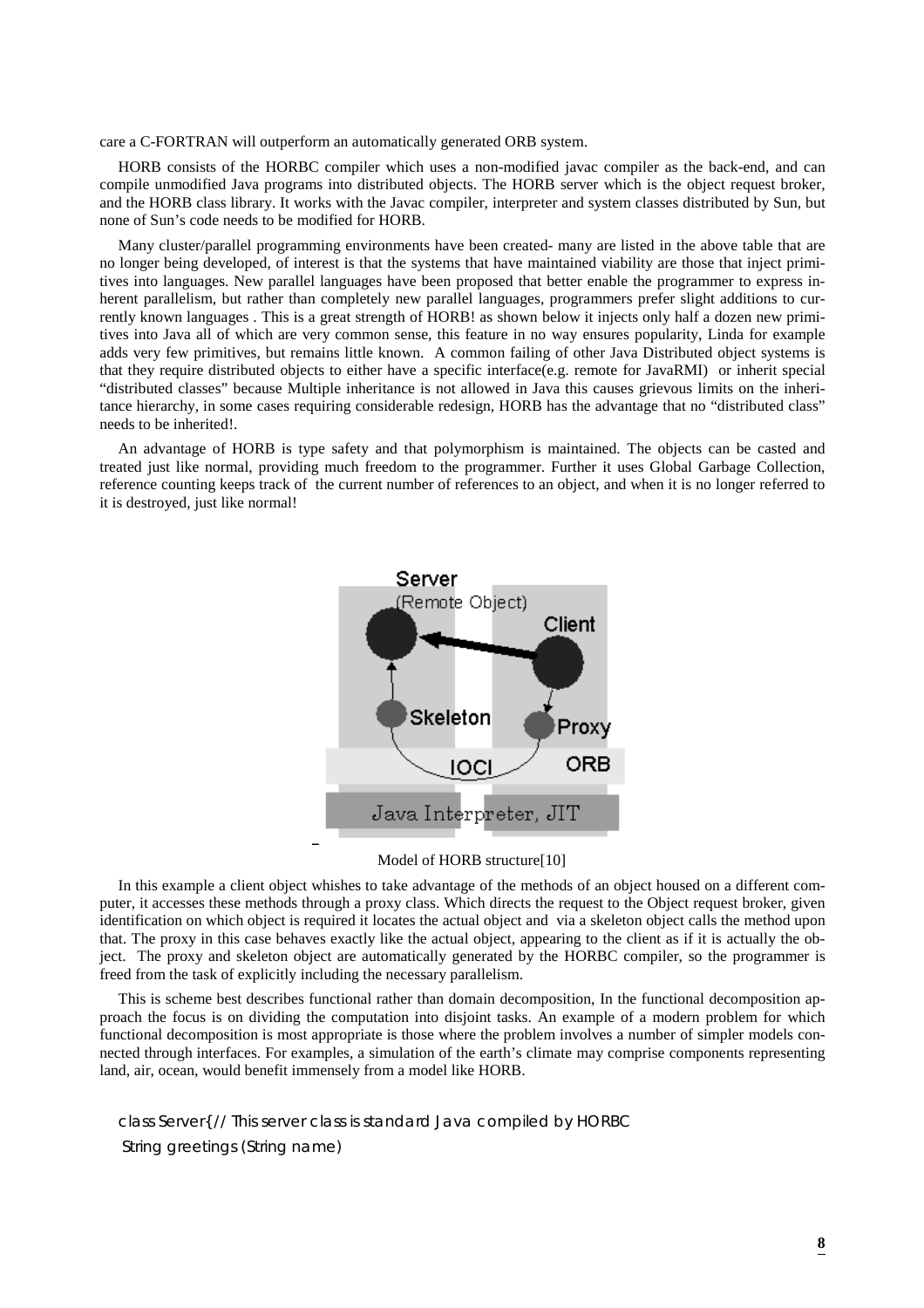### { Return "Hello," + name;}}

 Class Client{ Public static void main (string[]) { Server\_Proxy server = new Server\_Proxy("horb://www.etl.go.jp:8887/"); System.Out.println(server.greetings("World!")); }}

#### Example Java Code using HORB [2]

The "server" code is normal Java code, the client object that is making a call upon the server creates a proxy class to the object (new Server\_Proxy). In this example the actual object is created on the distant computer www.etl.go.jp, the next line shows the remote object being used via the proxy. It should be noted that the object may or may not be actually being created on the remote computer when the new command is issued, firstly the client needs to have the required access, secondly unlike CORBA and JavaRMI, HORB supports both object connection and object creation. In the object connection model all of the clients share one remote object, and the instance variables are either stored in special data storage or transmitted on each call. In the object creation model a new object is created on each "new" this a remote object will have the client's specific data Since one objects are owned . HORB allows both schemes while CORBA and JavaRMI are limited to the object creation model.

This example illustrates both the major ideas and failing of HORB it is really designed as a client-server communication model, many people believe that the cluster is actually a peer group, and that models such as HORB which emphasize a client-server nature are ill-conceived.

The Object Management Group's (OMG) CORBA(Common Object Request Broker Architecture) is another example of an object broker, but CORBA is intended to realize interoperability among languages. To achieve this it uses IDL files, for each class that is defined a new IDL file needs to be written. HORB being specifically a Java system has no such constraints, and automatically generates the required proxy and skeleton classes and so requires less of the programmer and so provides less burdensome application development.

An excellent performance evaluation is detailed in Hirano[10] which compares the then HORB implementation to a socket implementation and javaRMI. It finds that HORB is significantly faster than both other schemes. Further in their comparison of JavaParty with RMI and Sockets, Philippsen et. Al. [10] find that RMI and sockets require significantly more effort to implement than a corresponding ORB implementation.

We run our programs on high performance clusters inorder to speed execution, but Java is often accused of being too slow for serious programming, especially for scientific problem solving. In their study of the speed of a Java Vs. FORTRAN geophysical modeling system, they find the Java code compiled with the JIT compiler and using RMI was 4 times slower than the equivalent. But promising research on object serialization [5] coupled with ongoing development is reducing this difference dramatically.

## **6. Summary and Conclusions**

PVM is an environment that allows a programmer to use a single virtual machine as an interface to a cluster of possibly heterogeneous machines, while not as efficient as MPI it provides a more intuitive programming environment, so speeding program development. The MPI standard is a collection of communication routines that is inserted into a language to allow the explicit specification of inter-node communication, currently MPI though has the failing of, unlike PVM, not allowing dynamic process creation, but the latest addition to the standard MPI-2 includes this facility. Many programmers are turning to the newly defined MPI standard, because of its enhanced message passing facilities, although they are reluctant to let go of some of the superior PVM features. The MPI2 standard currently in development is set to remedy some of these inadequacies and could see PVM becoming obsolete.

HORB and other object based cluster paradigms share more with PVM than MPI, they usually require only small changes to generate the cluster algorithm, while MPI requires the explicit specification of the inter node communication and the allocation of tasks. HORB provides an extension to the popular Java programming environment, the HORB language is valuable because it requires the user to have virtually no knowledge of the under lying parallel system. Java's object orientated approach allows rapid program development, encourages software reuse, and is